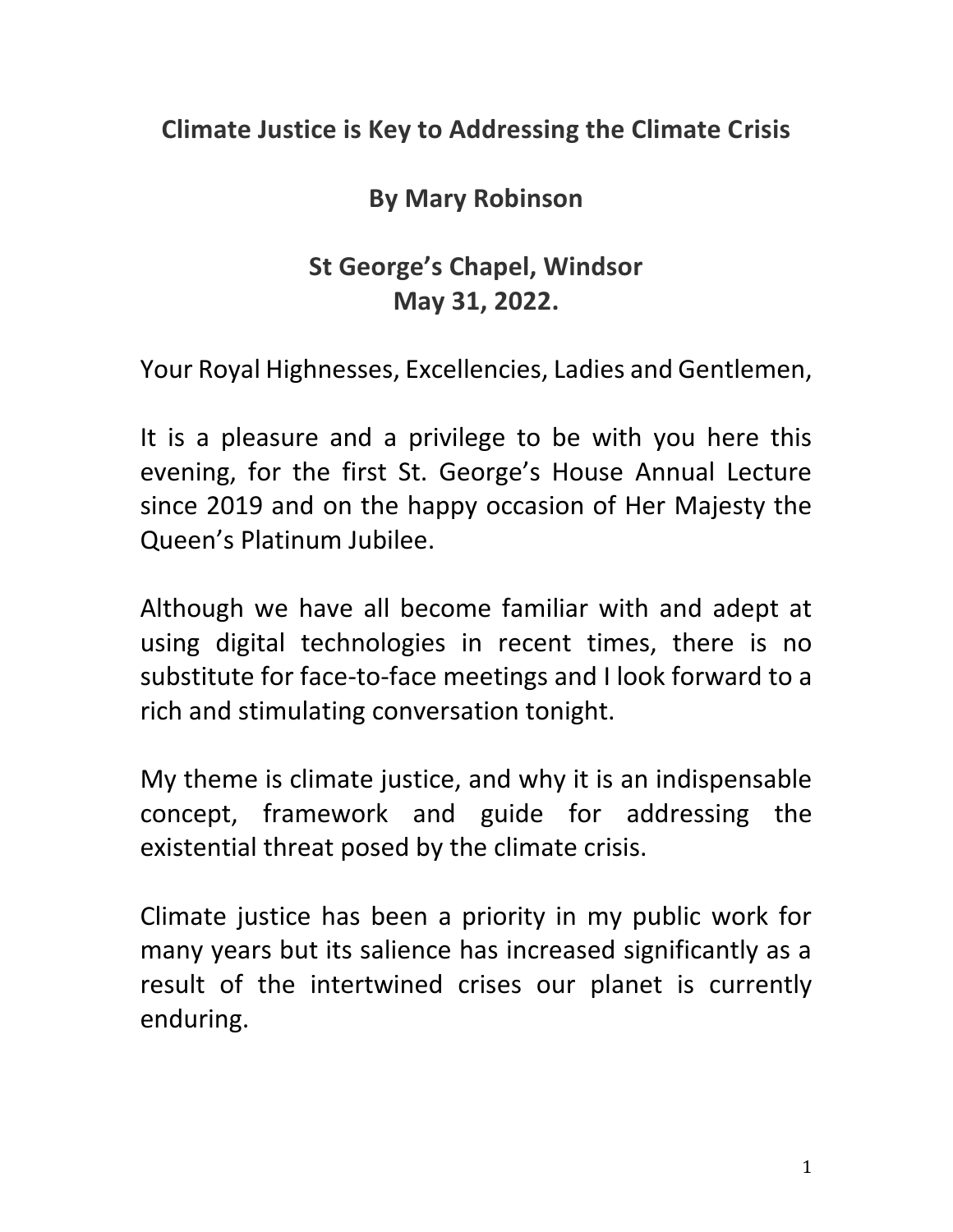To understand this better, we need to acknowledge that our world has changed immeasurably over the course of the past three years.

The combined impact of the pandemic, the climate crisis, a brutal war on the continent of Europe and a fraying of the rules-based international order is being felt in every corner of the globe.

COVID-19 has claimed the lives of over 6 million people and untold numbers are still suffering the effects of their illness in unpredictable and destabilising ways.

The pandemic has exposed and exacerbated inequalities between and within nations, with the poorest and most marginalised in society often bearing the heaviest brunt in terms of health, psychological and economic impacts.

Whilst we have witnessed remarkable feats of scientific endeavour and ingenuity in the rapid development of effective COVID-19 vaccines, we must also acknowledge a profound failure of politics, solidarity and coordination that has led to stark vaccine inequity: although 80% of people in higher and middle-income countries have received at least one dose, it is only 17% in low-income countries, predominantly in the Global South.

In the initial stages of the pandemic in Spring 2020, we heard many pious words from global leaders on the need to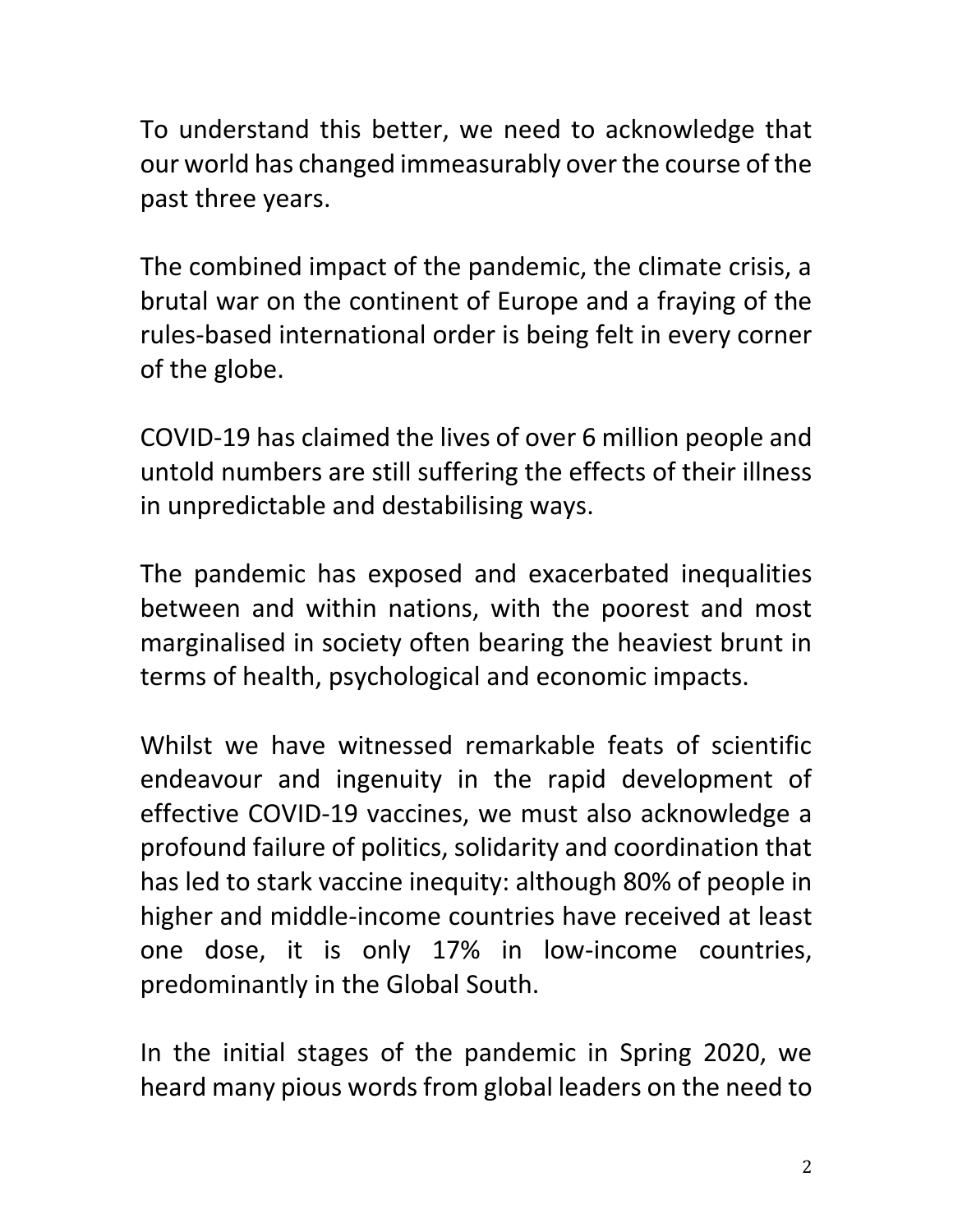come together and act with common purpose in the face of this new, indiscriminate, existential threat.

The Secretary General of the United Nations, António Guterres, sought to harness this resolve through his call for a "global COVID ceasefire". Yet three years on, it is clear that leaders have failed to heed his call: from the coup and civil war in Myanmar, to the ongoing agonies of Syria and Yemen, the Taliban's takeover of Afghanistan and, most egregiously of all, Vladimir Putin's invasion of Ukraine.

And all the while, fresh scientific data continues to reveal the true extent of the climate crisis, the damage human activity has wrought on our planet and its ecosystems, and the relentlessly-closing window of opportunity that remains to prevent irreversible planetary catastrophe.

A common thread runs through these three disruptions: injustice.

It is profoundly unfair that people in Western Europe and North America have had three or maybe four COVID vaccinations by now when millions in Africa, Asia and Latin America have not even had one.

It is an offence unto international law and basic human decency that innocent Ukrainian civilians are being slain in their homeland on the orders of a Russian president in contempt of the UN Charter and the Geneva Conventions.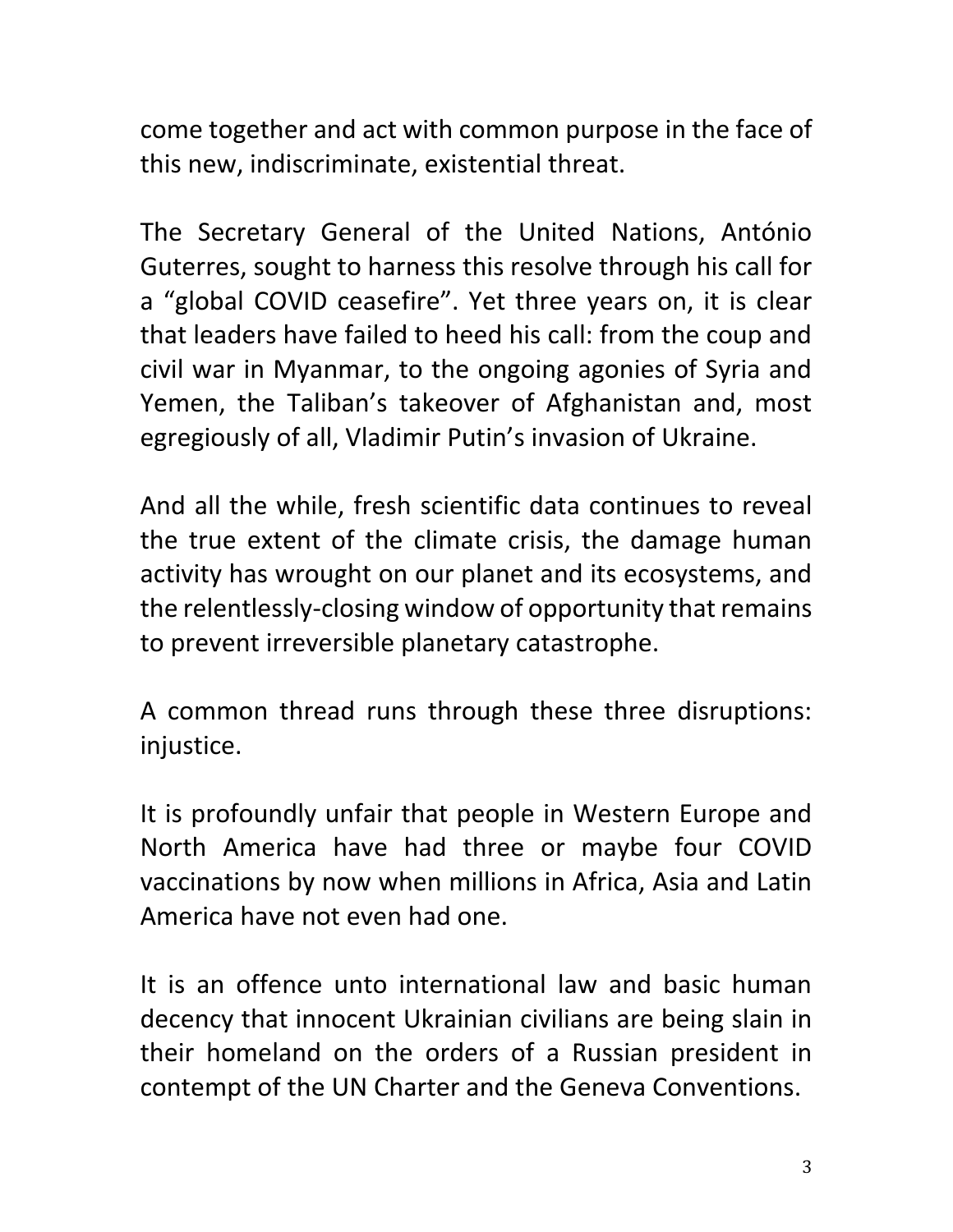At the same time, the way the international community has reacted to Putin's invasion stands in contrast to its paralysis and passivity in the face of many other conflicts and violations of international law.

For too long, acts of aggression have been tolerated and unpunished by leading powers, including the permanent members of the UN Security Council, because the perpetrators are political or economic allies.

This is itself a profound injustice, resonant of historical hypocrisy and cynical realpolitik. I hope that the reaction to the war in Ukraine can herald a sea-change in global attitudes to ending impunity for war criminals everywhere.

Climate justice also challenges hypocrisy. It is a grave and worsening injustice that the impacts of climate change are felt the most by those people who are least responsible for rising carbon emissions and global temperatures.

Without justice, we will not have a fair, healthy and peaceful world. And without climate justice, we risk not even having a liveable planet for future generations.

Climate justice is a diverse concept reflecting the multiplicities and intersectionality of the climate crisis itself, but with a clear principle at its core. I identify five key layers of climate injustice: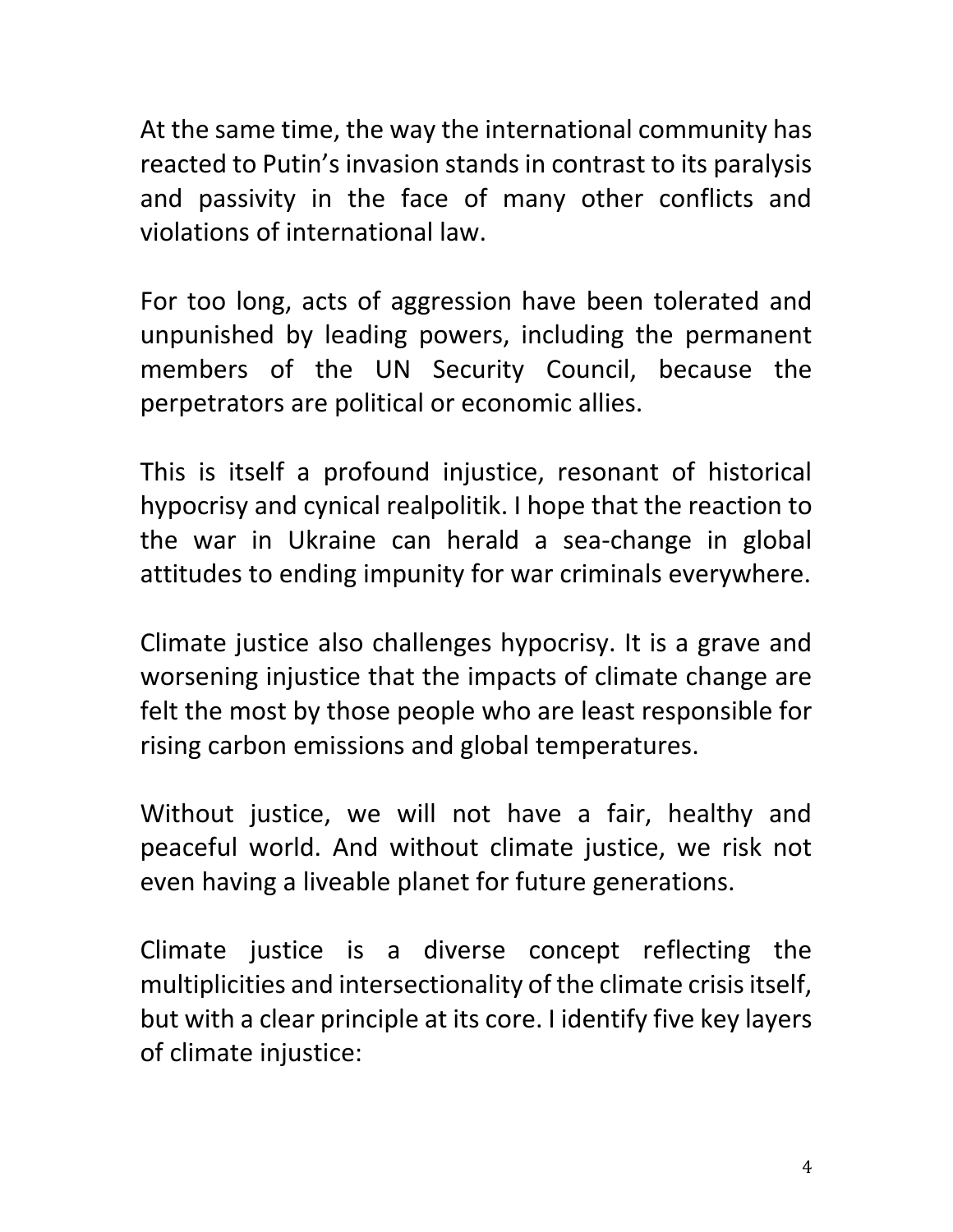Firstly, it has disproportionately affected the poorest countries, poorest communities, small island states and indigenous peoples of our planet;

Secondly, within that, it has exacerbated gender injustice. Women are too often excluded from and oppressed by decision-making bodies and institutions, meaning their perspectives are not heard when climate policies are debated  $-$  yet it is also women who are the ones building resilience in their communities;

Thirdly, there is the intergenerational injustice whereby young people and those not yet born may suffer the physical, material and psychological consequences of a wrecked climate because of the actions – and inaction – of their predecessors;

The fourth injustice is a subtle one. Industrialised countries built their economies on fossil fuel. Now our challenge – exemplified by the current war in Ukraine -- is to wean ourselves off coal, oil and gas far more quickly than we're doing and to provide a just transition for the workers that helped us to build our economies. And we need to support developing countries to bring themselves out of poverty in ways that help them to move to renewable energy but understand the immediate need to address energy poverty with an equitable transition.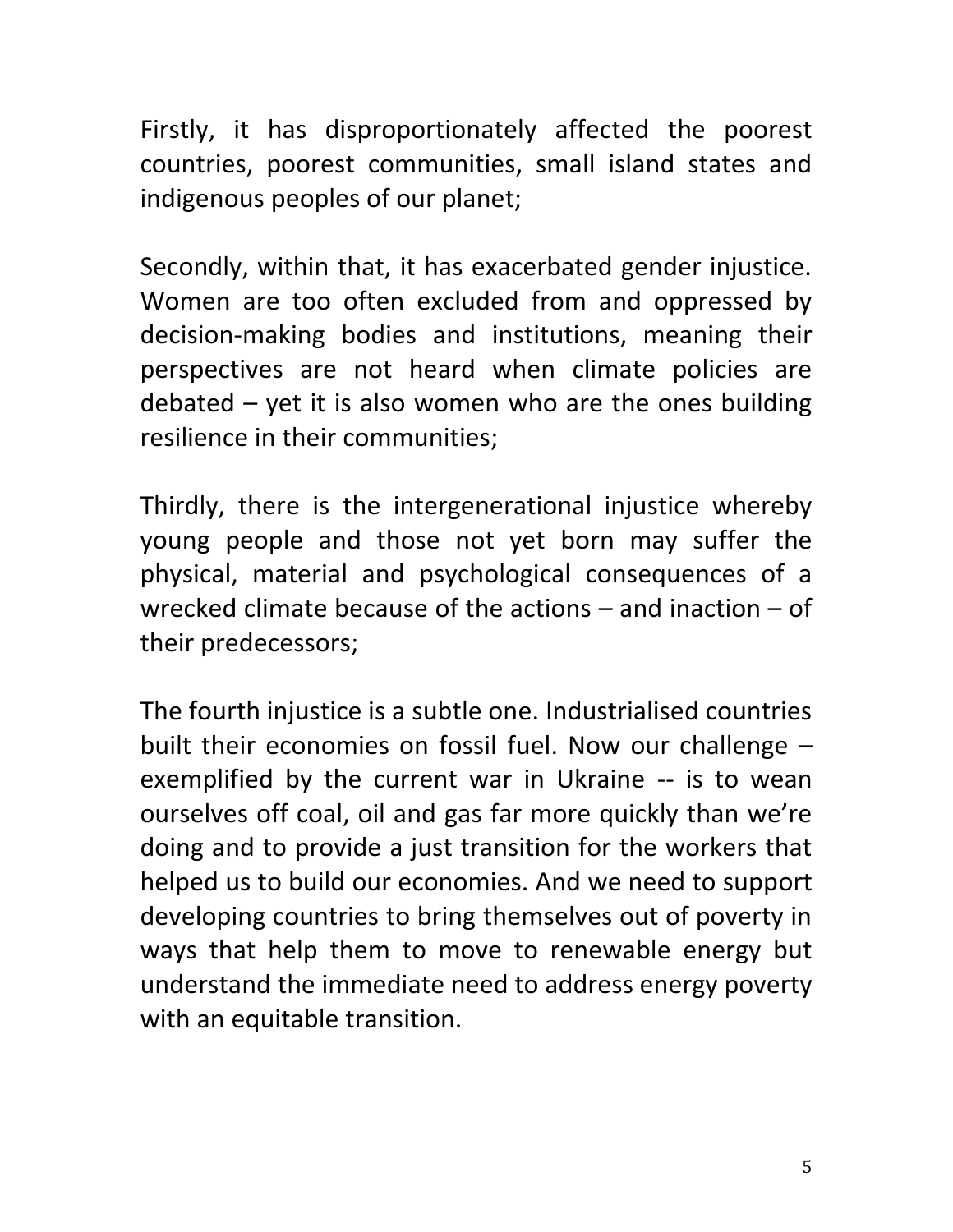Lastly, there is the injustice to nature herself. The oceans, forests, ice shelves and coral reefs that predate human existence and help sustain it today are at risk from our reckless behaviour, as is the wildlife we affect to love on television documentaries.

Delivering justice requires a concerted, holistic effort from all of us: governments, business, civil society, women's networks, youth, faith groups, trade unions, investors and ordinary members of the public.

In particular, it demands that we do not act in silos but acknowledge different perspectives and draw connections between seemingly remote experiences, whether this is the impact of war in Ukraine on food security in Zimbabwe, or droughts and famine in the Horn of Africa and elsewhere on that continent, leading more people to attempt perilous sea crossings in the Mediterranean to reach Europe's shores.

The climate crisis is not static, and a climate justice-driven response should not be either. We can see this clearly in the current debates on Europe's energy security and the political imperative to end our dependency on Russian oil and gas.

There is a clear moral, strategic and environmental reason to do so: this is a fossil-fuelled war, where the European Union, the United States and the United Kingdom have been buying over \$600 million dollars of Russian oil and gas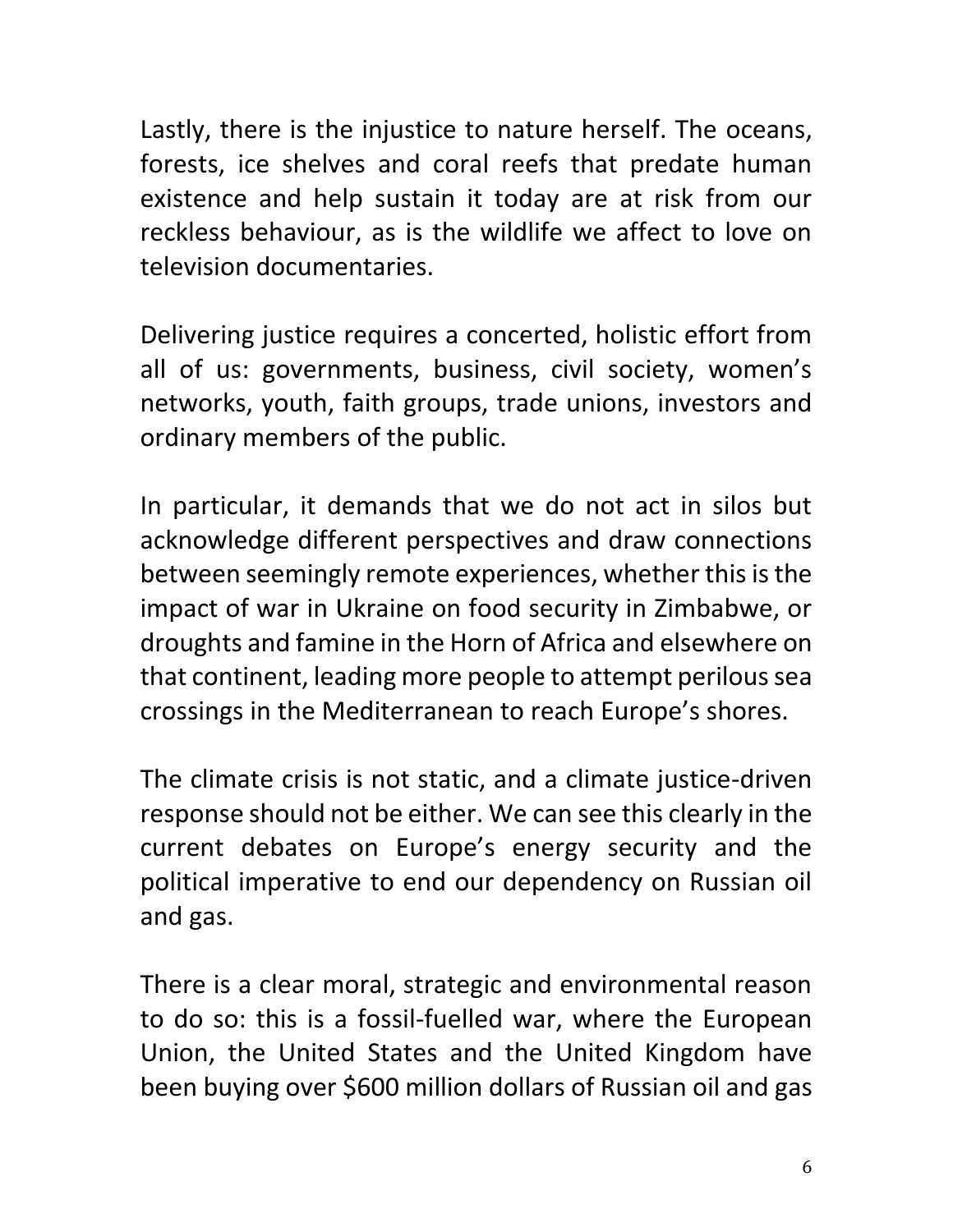every day even as they also spend millions supplying Ukraine with vital military and humanitarian assistance.

In the rush to replace Russian fossil fuels, I hope that European governments – and I still very much include the United Kingdom as a European government in this context - will further accelerate the shift to renewable energy, rather than simply seeking alternative sources of fossil fuels.

Any increased use of Liquefied Natural Gas, coal and nuclear must be a strictly temporary measure, so as not to lock in long-term dependency.

Care must be taken to listen to African voices about the limited use of gas as a transition fuel for both clean cooking and wider purposes, but with a proviso it is time-bound and compatible with the goal of 1.5 degrees Celsius.

The most recent report from the Intergovernmental Panel on Climate Change tells us that we have a vanishingly small window remaining to keep alive the target of restricting global temperature rises to  $1.5^{\circ}$ C as set out in the Paris Agreement.

There is no more space for new fossil fuel infrastructure existing infrastructure alone will blow the 1.5℃ target. Compared to their grandparents, at the current rate of predicted global warming it is projected that a child born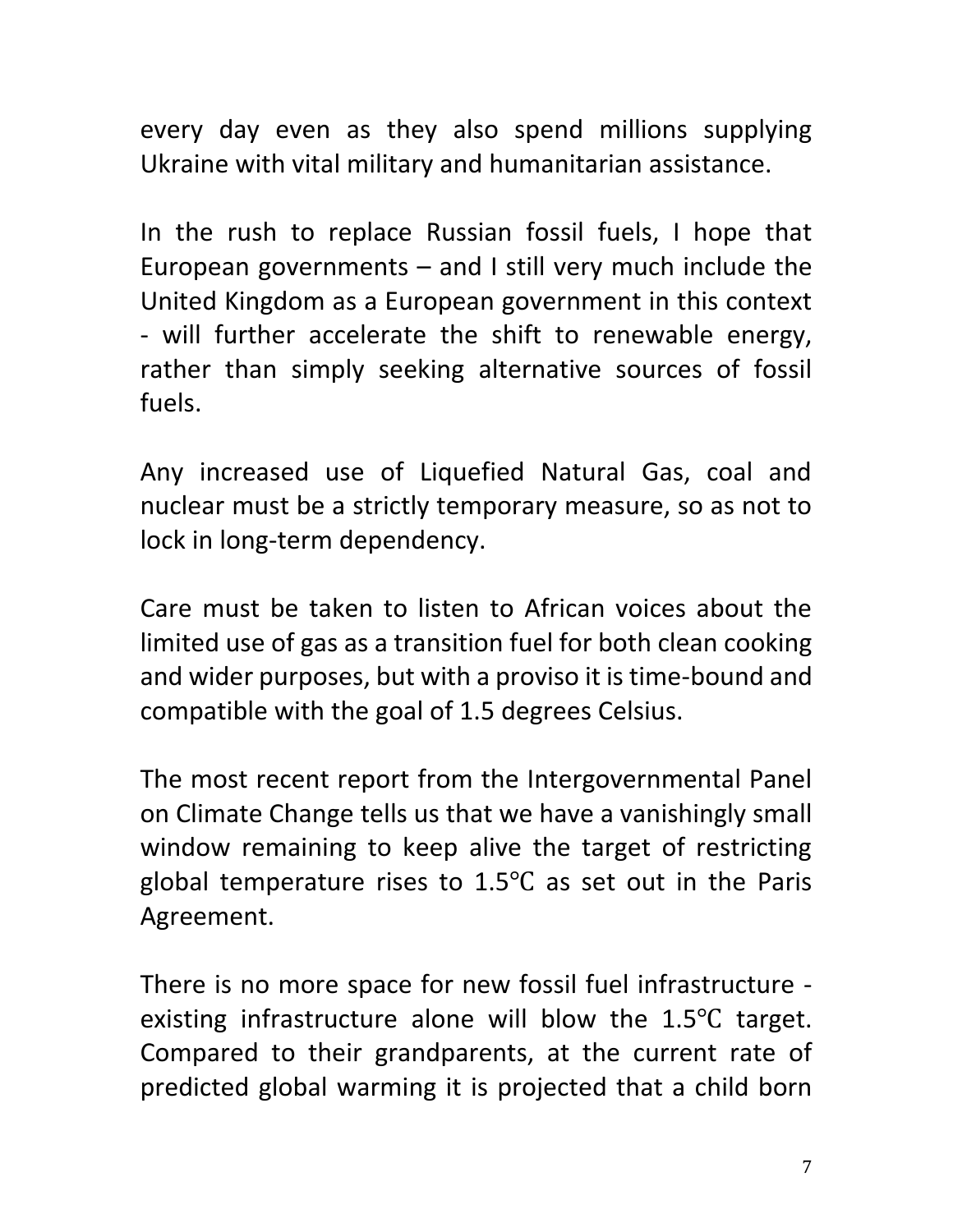this year will live through seven times as many heatwaves, nearly three times as many droughts and twice as many wildfires.

Yet here again, the transition to renewables has climate justice implications that need to be understood holistically by a wide range of stakeholders far beyond the energy industry.

Clean-energy technologies such as solar plants, wind farms, and electric vehicles are mineral-intensive. Motors and turbines need nickel, chromium, manganese, and rare earths. New electricity networks require vast quantities of copper wire. Electric-vehicle batteries need lithium and nickel.

The International Energy Agency estimates that reaching net-zero emissions by 2050 will require a six-fold increase in mineral inputs, and a 40-fold increase in lithium supply.

This presents both an opportunity and a threat. The opportunity is for governments, investors, mining companies, and civil society organisations to come together to develop new investment models aimed at supplying a renewable energy revolution while building shared prosperity, public trust, and strengthened governance.

The threat is that we fail to protect the human rights of vulnerable communities in the transition-minerals boom,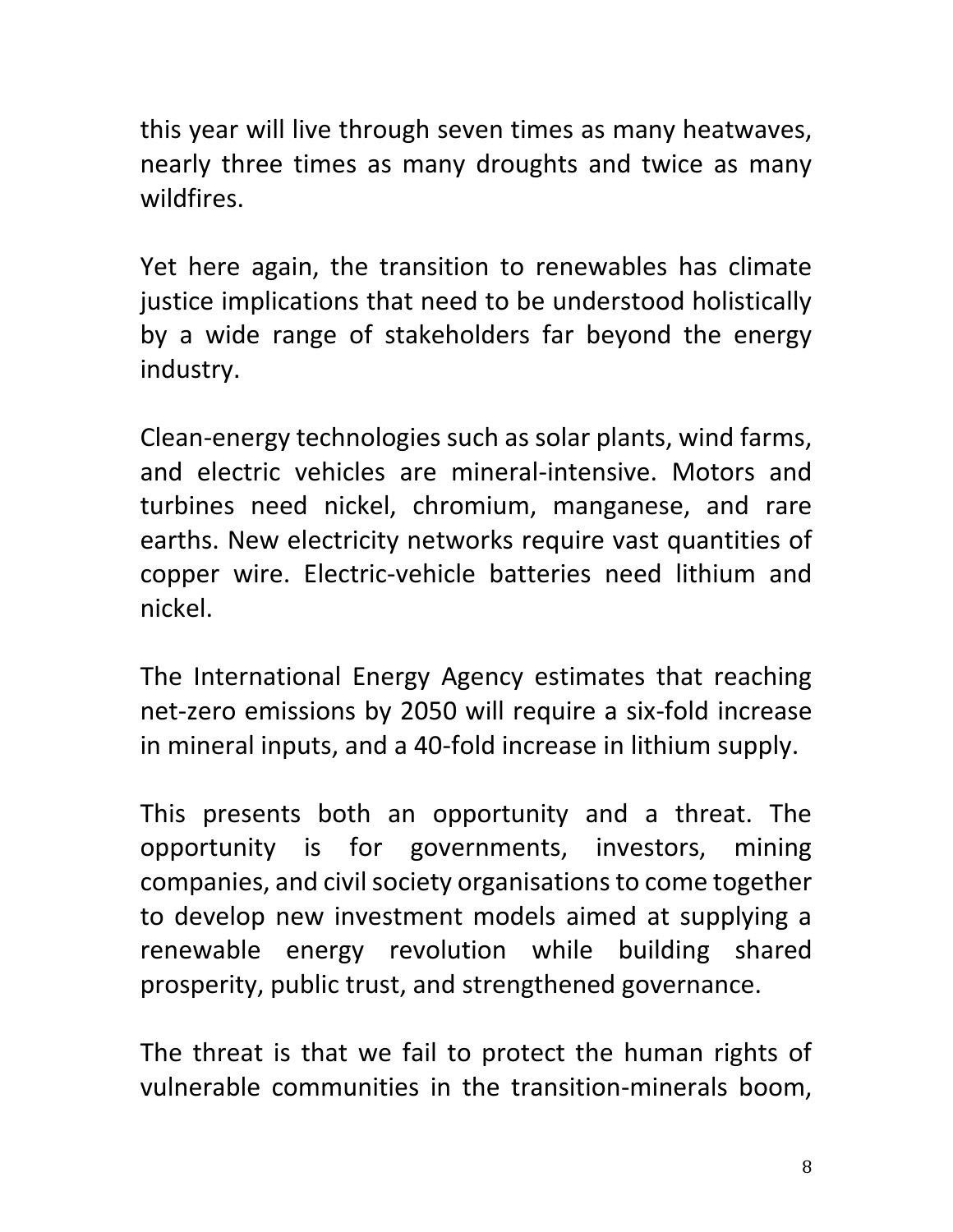with an investment surge instead fuelling the destruction of livelihoods, environmental damage, and a global wave of land and water grabs by multinational companies.

Mining companies, the wider extractive industry and its investors have a clear responsibility to be at the forefront of efforts to strengthen human rights protection.

This is a matter of climate justice just as much as it is good governance and responsible investment. And it builds on the vision of a dearly-missed friend, Kofi Annan, the former Secretary-General of the United Nations and my predecessor as Chair of The Elders.

At the turn of the millennium, Kofi already perceived that globalisation entailed profound shifts in political and economic power, the balance of - influence between nation states and corporations, and the need for a new, inclusive approach to promote prosperity and human rights as two sides of the same coin.

In a speech to the World Economic Forum in Davos in 1999, Kofi outlined his plan for what has become the Global Compact, bringing together multinational corporations and the United Nations to work for the common good.

His words to business leaders still resonate today: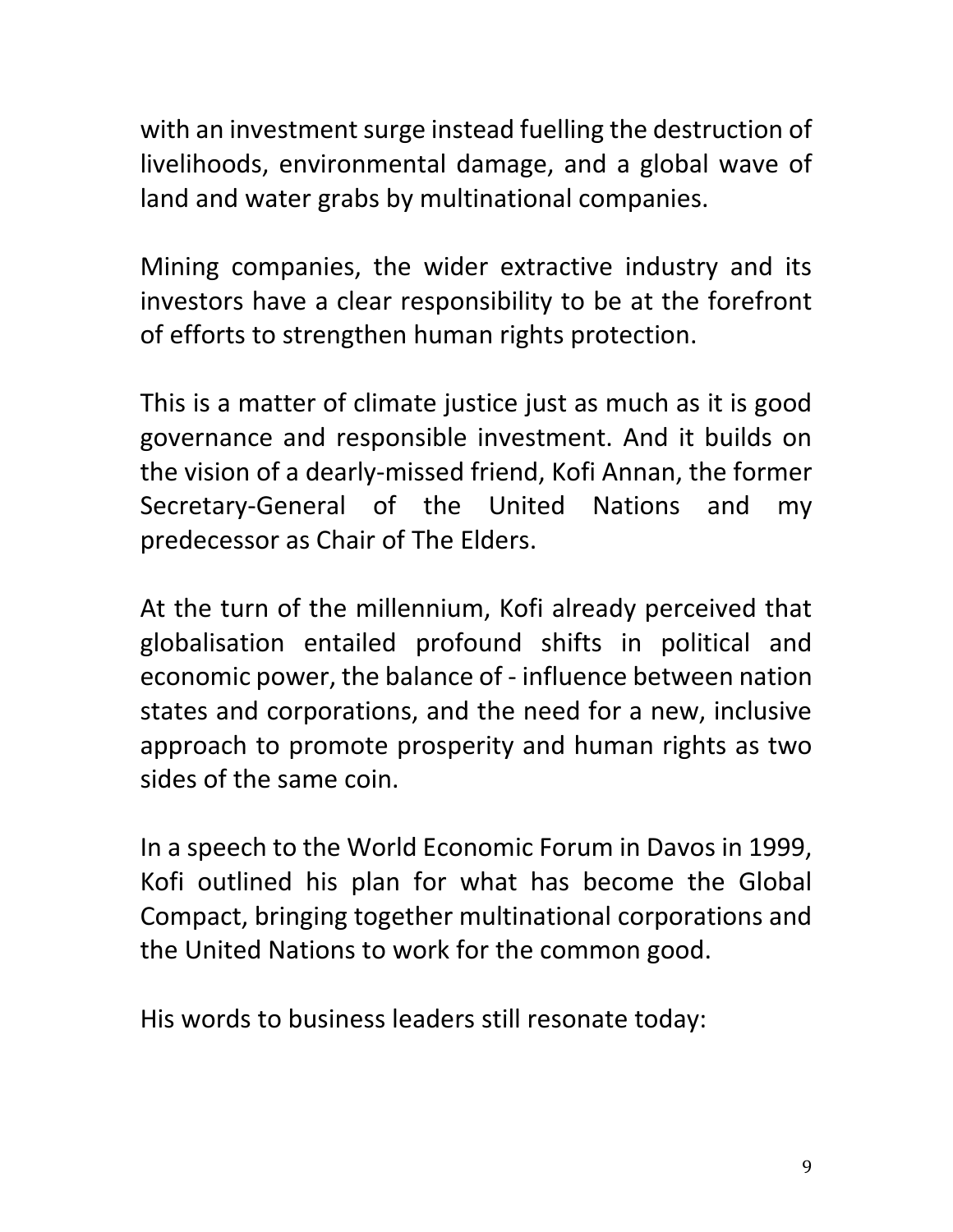*"You can uphold human rights and decent labour and environmental standards directly, by your own conduct of your own business.*

*Indeed, you can use these universal values as the cement binding together your global corporations, since they are values people all over the world will recognise as their own. You can make sure that in your own corporate practices you uphold and respect human rights; and that you are not yourselves complicit in human rights abuses."*

It is all too easy to pay lip service to these values, whether in the form of corporate mission statements, ministerial speeches or hashtags on social media.

Actually putting them into practice is a more arduous task requiring persistence and vigilance, especially in the face of short-term pressure points and the siren voices of political populism.

It is alarming, for example, to read the latest statement by BlackRock, the world's largest asset manager, that it will vote against the majority of climate-related shareholder resolutions at upcoming corporate board meetings – including proposals to make banks align their business models to a 1.5℃ scenario, and to direct companies' lobbying activities around climate change.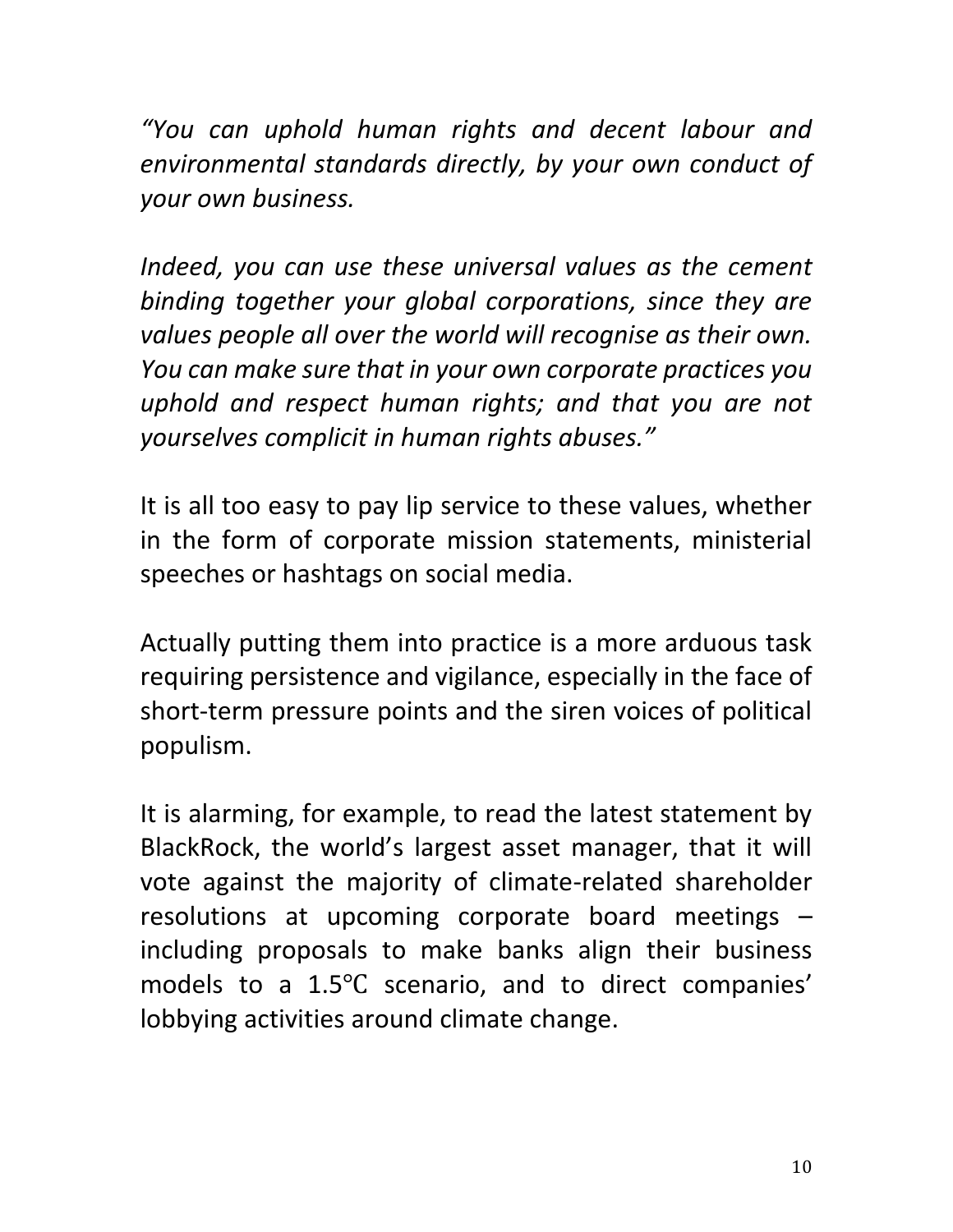Faced with the enormity and urgency of the climate crisis, this short-termism and self-interest is maddening.

But climate justice, like the great civil rights and emancipatory movements before it, is driven by hope just as much as by anger – and therein lies the key to its success.

Hope is a particularly precious quality to me in my current role as Chair of The Elders, because it reminds me of another dear, departed friend, Archbishop Desmond Tutu.

In every context, "Arch" — as he always wished to be called — brought forth the South African concept of "ubuntu", that shared sense of interdependent humanity that roughly translates as "I am because you are".

But he also described himself as a "prisoner of hope", which I still find the perfect metaphor for the persistent belief in the goodness of people and the capacity for change which is essential to deliver climate justice.

Speaking as an Elder, I have been particularly heartened to see how, in recent years, a groundswell of youth activists across the world have taken up the cause of climate justice, precisely because they want - and deserve - to have hope in their future.

Principled young women like Greta Thunberg, Vanessa Nakate and the British ornithologist Mya Rose Craig have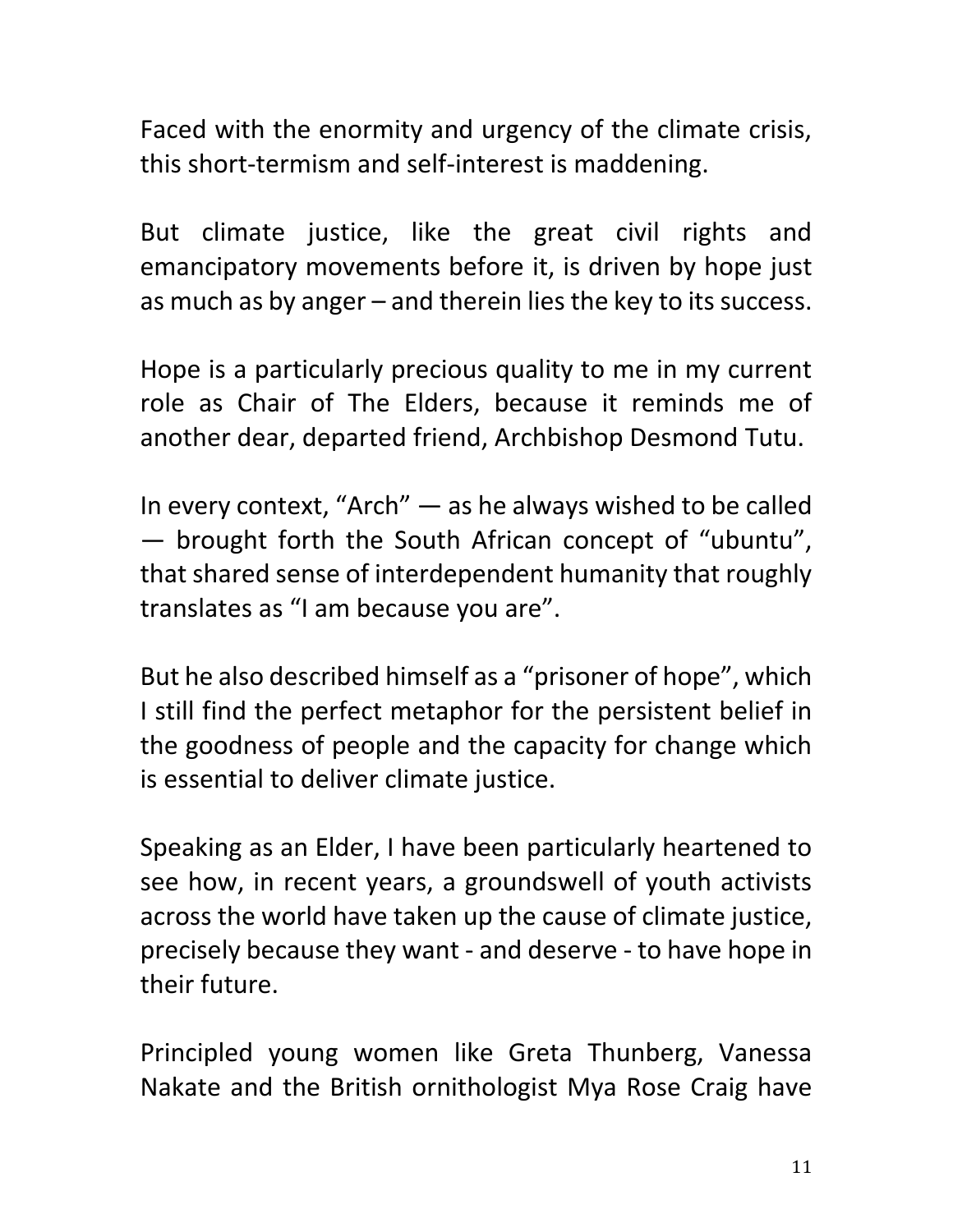captured the world's imagination and earned popular admiration.

This has led to a situation where, in many countries, public attitudes to climate change and the need for radical structural reform to models of energy production and economic growth are ahead of governments' agendas and priorities.

I saw this on the streets of Glasgow last November during the COP26 climate summit, when people came together to demand urgent and radical action.

In the final analysis, COP26 fell short of what the people called for and what the world needs. Some progress was made in the Glasgow Climate Pact, but six months on this is looking increasingly fragile. Not enough leaders were in crisis mode last November – including the UK– and not enough of them are today.

This makes it all the more important that the drumbeat for climate justice continues and intensifies ahead of the next COP in Egypt this November. This will be an African COP, and African voices need to be heard from across the continent – which is the most vulnerable to climate change despite being responsible for just 4% of global carbon emissions.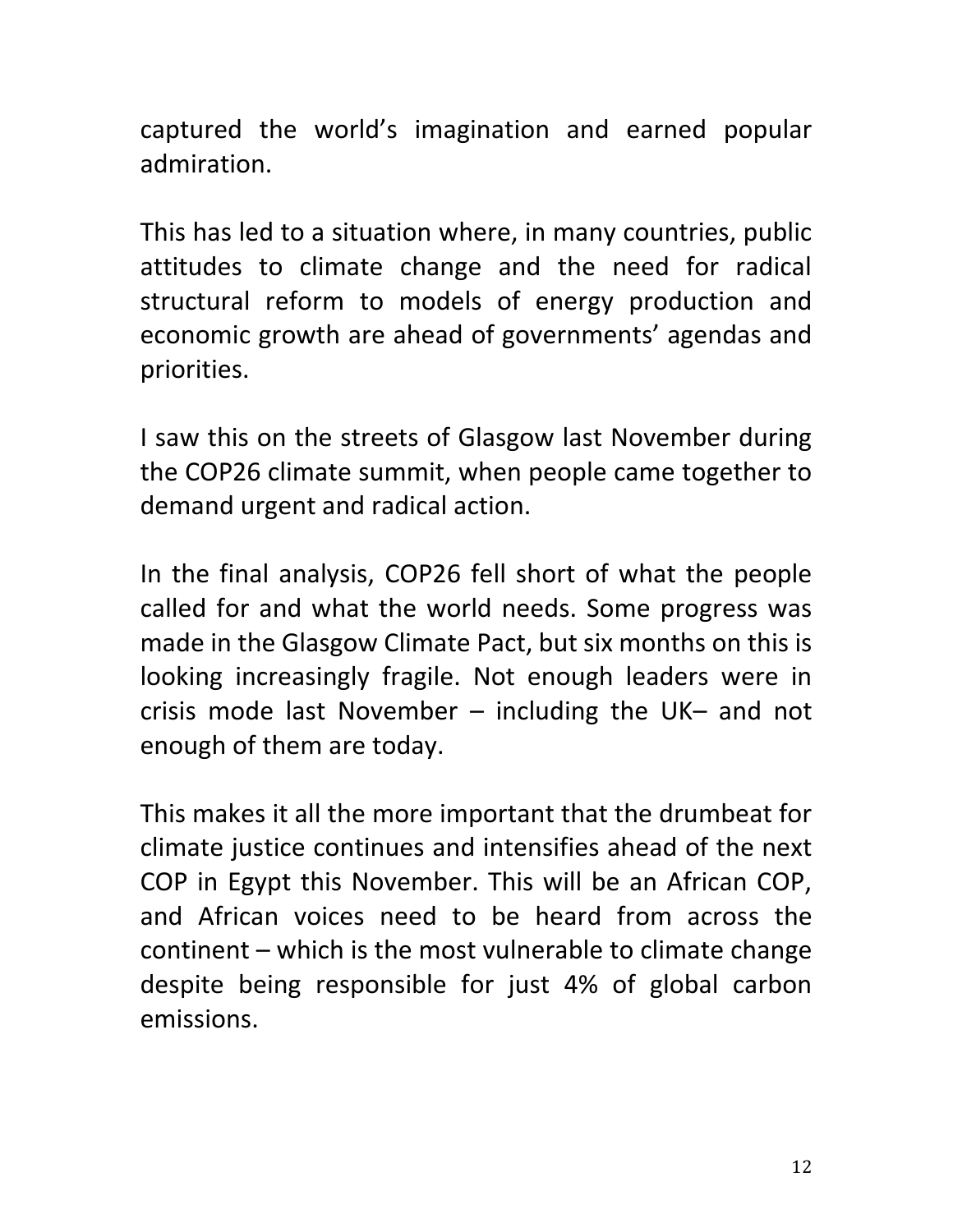It must advance African priorities, particularly climate adaptation, finance, loss and damage and a fair, equitable just transition

I have just returned from visits with The Elders to Rwanda and South Africa, where I heard directly from people on the front lines of Africa's climate crisis who are developing plans for a just energy transition.

In Rwanda, like many African countries, the challenge is to bring access to energy to those without.

In South Africa, the challenge is to transition away from coal in a way that leaves no one behind.

A bright spot at COP26 was the proposed deal between South Africa, the UK and others, to support a just transition away from coal in South Africa. It's now critical that international partners follow through with the promised finance, much of which should be grants not loans. The rest of the world is watching, and we cannot afford for this deal to fail. Got right, this could be a model for other emerging economies to raise ambition this decade.

What really struck me on my recent visit was the need for a people-centred, holistic approach that includes women and young people, who have been excluded for too long from the debates on their future.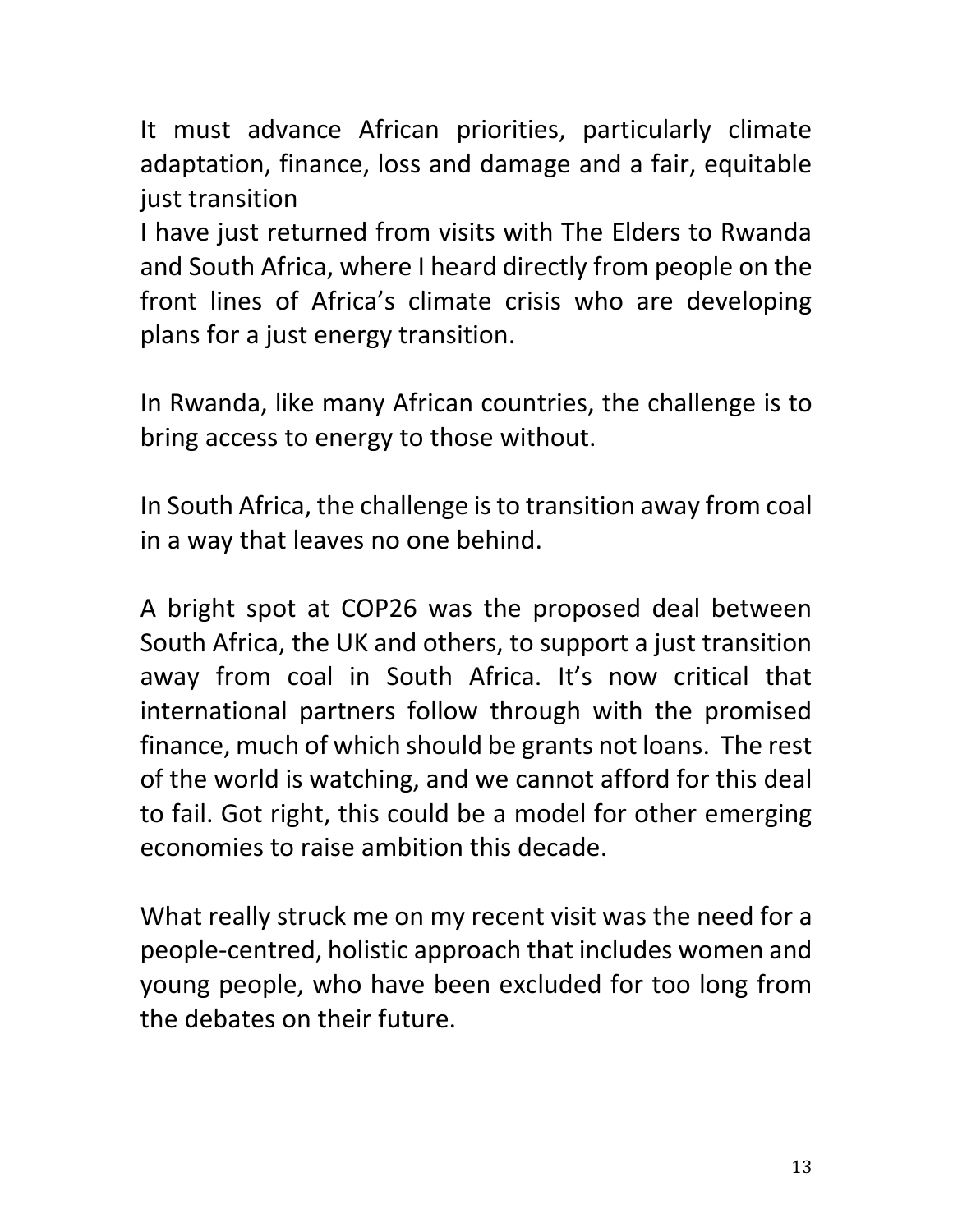Within women's networks, and youth networks, there is still an extraordinary amount of trust that is otherwise all too absent in the world right now. We need to empower these voices and harness their energy and commitment for the good of the whole planet.

At COP26, developed countries pledged to double adaptation finance by 2025 – which, if realised will increase support to vulnerable countries by billions. But the world has heard similar promises before which have never been realised, adding insult to the existing injustice.

Unless there is a major effort to drive the doubling of this adaptation finance commitment - starting now - it won't happen; that is why we need to see a clear roadmap by COP27, and why the UK has a particular responsibility to step up and ensure that the promises made in Glasgow are delivered upon.

One of the most significant areas of unfinished business from COP26 was on loss and damage, and specifically on a new financial mechanism whereby wealthy countries help with the costs of climate disasters in the developing world, such as rebuilding and rehoming communities after devastating floods, cyclones or fires.

The United States, backed by the European Union, postponed setting up this mechanism, but nations have nevertheless committed to talk further on this between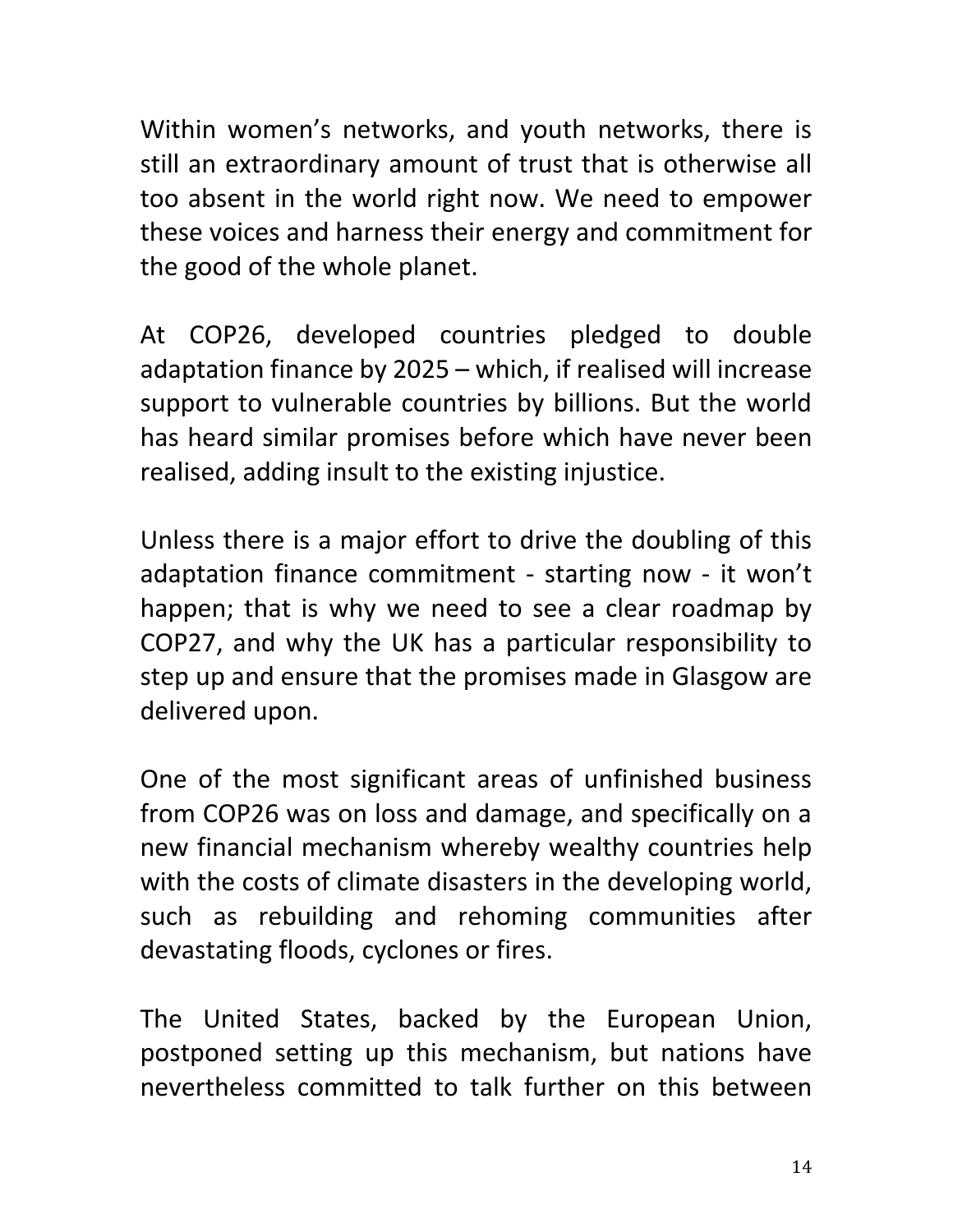now and 2024, and the outcome of this dialogue must be a new fund.

Next week climate negotiators will meet in Bonn, Germany, to prepare for COP27, and as part of these negotiations they will hold their first "Glasgow Dialogue" on Loss and Damage finance.

I hope very much that this Glasgow Dialogue will be guided by the slogan by one of that city's greatest modern writers, Alasdair Gray: *"Let Glasgow flourish by telling the truth."*

We need to be crystal clear on this point: there can be no climate justice without climate honesty. Honesty about the science, honesty about the responsibility, honesty about the actions required and honesty about the speed with which we need to act.

This places a particular onus on leaders to act in good faith and with integrity to strengthen the institutions, cooperation and processes without which progress on climate action will be impossible.

People need to know that when their leaders sign a treaty, they will abide by their obligations under international law. This sends a signal to everyone else in society  $-$  in business, finance, research and the judiciary – that their government can be trusted and that they also have a responsibility to follow the same standards.